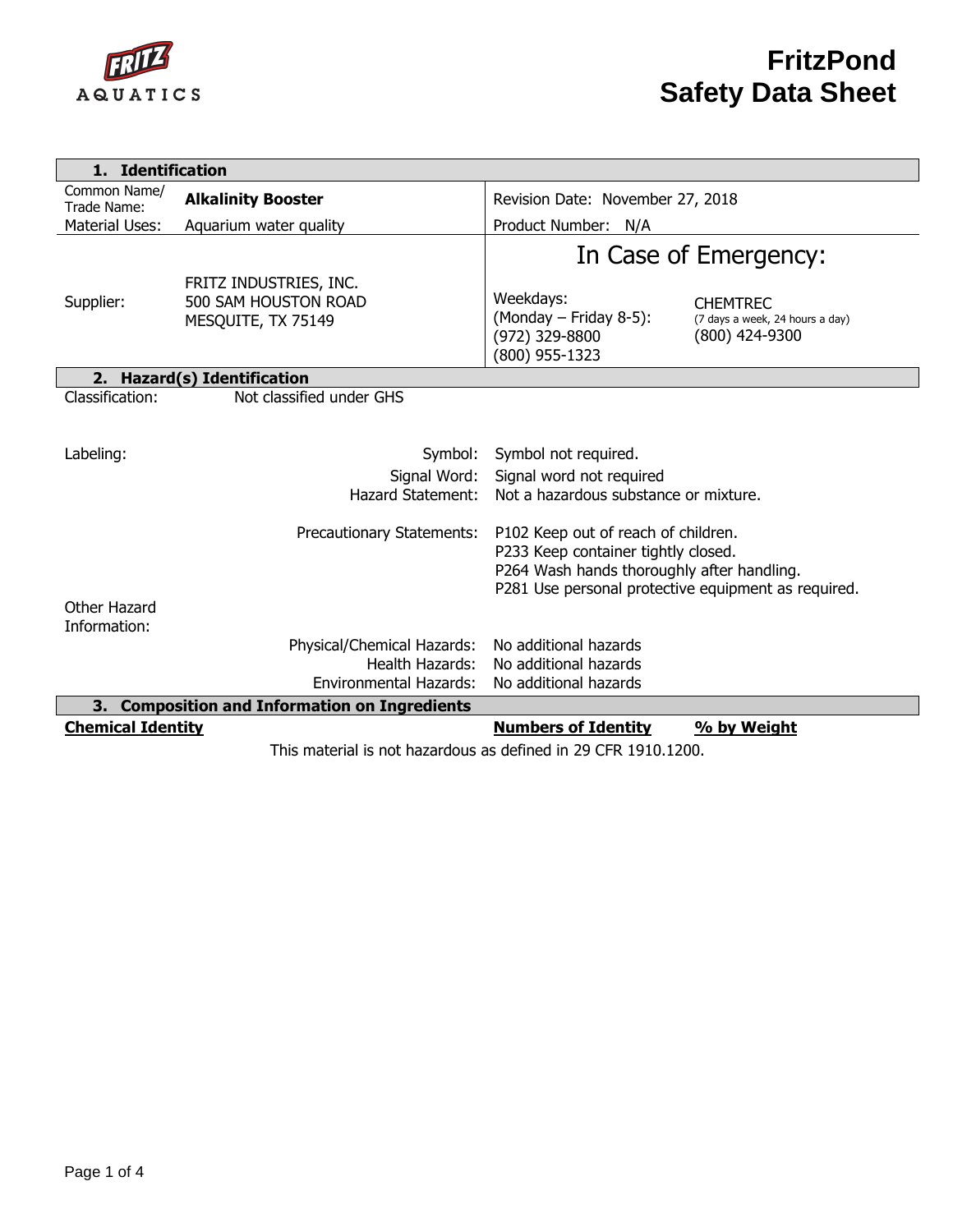| 4. First Aid Measures                    |                                                                                                                                                     |  |  |
|------------------------------------------|-----------------------------------------------------------------------------------------------------------------------------------------------------|--|--|
| <b>Inhalation:</b>                       | If inhaled, remove from area to fresh air. If breathing is difficult, give oxygen.                                                                  |  |  |
|                                          | If not breathing, give artificial respiration. If respiratory irritation, dizziness,                                                                |  |  |
|                                          | nausea, or unconsciousness occurs, seek medical attention.                                                                                          |  |  |
| <b>Skin Contact:</b>                     | Remove contaminated clothing and shoes. Wash affected areas with soap and                                                                           |  |  |
|                                          | water. If irritation develops and persists, seek medical attention.                                                                                 |  |  |
| <b>Eye Contact:</b>                      | In case of contact, do not rub eyes. Rinse cautiously with water for several                                                                        |  |  |
|                                          | minutes. Remove contact lenses, if present and easy to do. Continue rinsing.                                                                        |  |  |
| <b>Ingestion:</b>                        | If irritation or adverse symptoms develop, seek medical attention.<br>If swallowed, do not induce vomiting. If victim is conscious and alert, rinse |  |  |
|                                          | mouth out and give 1/2 to 1 cup of water to dilute material. If symptoms                                                                            |  |  |
|                                          | persist, seek medical attention.                                                                                                                    |  |  |
| 5. Fire and Explosion Data               |                                                                                                                                                     |  |  |
| <b>General Information:</b>              | Product is not flammable or combustible.                                                                                                            |  |  |
| <b>Suitable Extinguishing Media:</b>     | Use suitable extinguishing media for surrounding fire.                                                                                              |  |  |
| <b>Unsuitable Extinguishing Media:</b>   | None known.                                                                                                                                         |  |  |
| <b>Specific Hazards in Case of Fire:</b> | Irritating and toxic gases may be generated by thermal decomposition.                                                                               |  |  |
| <b>Special Protective Equipment and</b>  | Full protective clothing and approved self-contained breathing apparatus                                                                            |  |  |
| <b>Precaution for Fire Fighters:</b>     | required for fire personnel.                                                                                                                        |  |  |
| 6. Accidental Release Measures           |                                                                                                                                                     |  |  |
| <b>Personal Precautions:</b>             | Avoid skin and eye contact. Avoid breathing dust. Use appropriate personal                                                                          |  |  |
|                                          | protective equipment, see section 8.                                                                                                                |  |  |
| <b>Environmental Precautions:</b>        | Prevent from entering sewers and waterways.                                                                                                         |  |  |
| <b>Methods and Materials for</b>         | Ventilate area. Isolate and contain spill. Use dry methods to collect spilled                                                                       |  |  |
| <b>Containment and Cleaning Up:</b>      | materials. Avoid generating dust. Place material in suitable container for                                                                          |  |  |
|                                          | reclamation or disposal.                                                                                                                            |  |  |
| 7. Handling and Storage                  |                                                                                                                                                     |  |  |
| <b>Precautions for Safe Handling:</b>    | Avoid direct skin and eye contact with material. Avoid breathing dust. Use                                                                          |  |  |
|                                          | proper personal protective equipment, see section 8. Wash exposed areas                                                                             |  |  |
| <b>Conditions for Safe Storage,</b>      | thoroughly after handling.<br>Keep container tightly closed. Store in a cool, dry and well-ventilated location.                                     |  |  |
| including Incompatibilities:             | Keep away from heat. Keep away from moisture. Store away from strong acids,                                                                         |  |  |
|                                          | strong bases and strong oxidizing agents (see section 10 for full list of                                                                           |  |  |
|                                          | incompatibles).                                                                                                                                     |  |  |
| 8. Exposure Controls/Personal Protection |                                                                                                                                                     |  |  |

## **8. Exposure Controls/Personal Protection**

Odor/Appearance: **Odorless/White solid**

**Exposure Limits:**

Page 2 of 4

FRILL

|                                                                                                                      | <b>Component Name (CAS-No.)</b>                             |                                  | <b>Reference</b>                                                                                                                           | <b>Limit Values</b>                           |                                  |  |  |
|----------------------------------------------------------------------------------------------------------------------|-------------------------------------------------------------|----------------------------------|--------------------------------------------------------------------------------------------------------------------------------------------|-----------------------------------------------|----------------------------------|--|--|
|                                                                                                                      | Particulates Not Otherwise Regulated<br>(Nuisance Dust)     |                                  | ACGIH (TWA)                                                                                                                                | 10 mg/m <sup>3</sup> (Inhalable)              | 3 mg/m <sup>3</sup> (Respirable) |  |  |
|                                                                                                                      |                                                             |                                  | NIOSH (REL)                                                                                                                                | Not established                               |                                  |  |  |
|                                                                                                                      |                                                             |                                  | OSHA (PEL)                                                                                                                                 | 15 mg/m <sup>3</sup> (Total)                  | 5 mg/m <sup>3</sup> (Respirable) |  |  |
| Ventilation:<br>Use local exhaust ventilation or other engineering controls to keep airborne dust<br>levels minimal. |                                                             |                                  |                                                                                                                                            |                                               |                                  |  |  |
| <b>Respiratory Protection:</b>                                                                                       |                                                             |                                  | If ventilation is inadequate, use a MSHA/NIOSH certified respirator that meets<br>with OSHA's 29 CFR 1910.134 and ANSI Z88.2 requirements. |                                               |                                  |  |  |
| <b>Eye Protection:</b>                                                                                               |                                                             |                                  | Safety glasses with side shields or goggles.                                                                                               |                                               |                                  |  |  |
| <b>Skin Protection:</b>                                                                                              |                                                             |                                  | Chemical resistant gloves.                                                                                                                 |                                               |                                  |  |  |
| <b>Physical and Chemical Properties</b><br>9.                                                                        |                                                             |                                  |                                                                                                                                            |                                               |                                  |  |  |
|                                                                                                                      | Flashpoint:                                                 | Not determined                   |                                                                                                                                            | Lower Flammability Limit:                     | Not determined                   |  |  |
|                                                                                                                      | Auto ignition Temperature:                                  | Not determined                   |                                                                                                                                            | Upper Flammability Limit:                     | Not determined                   |  |  |
|                                                                                                                      | <b>Boiling Point:</b><br>Melting Point:                     | Not determined<br>Not determined |                                                                                                                                            | Specific Gravity:<br>% Volatile:              | Not determined<br>Not determined |  |  |
|                                                                                                                      | Vapor Pressure, mm <sub>Hq:</sub><br>Vapor Density (air=1): | Not determined<br>Not determined |                                                                                                                                            | Evaporation Rate (Water= $1$ ):<br>Viscosity: | Not determined<br>Not determined |  |  |
|                                                                                                                      | %Solubility in Water:                                       | <b>Soluble</b>                   |                                                                                                                                            | Octanol/Water Partition Coefficient:          | Not determined                   |  |  |

Pour Point: Not determined pH (1% solution): Not determined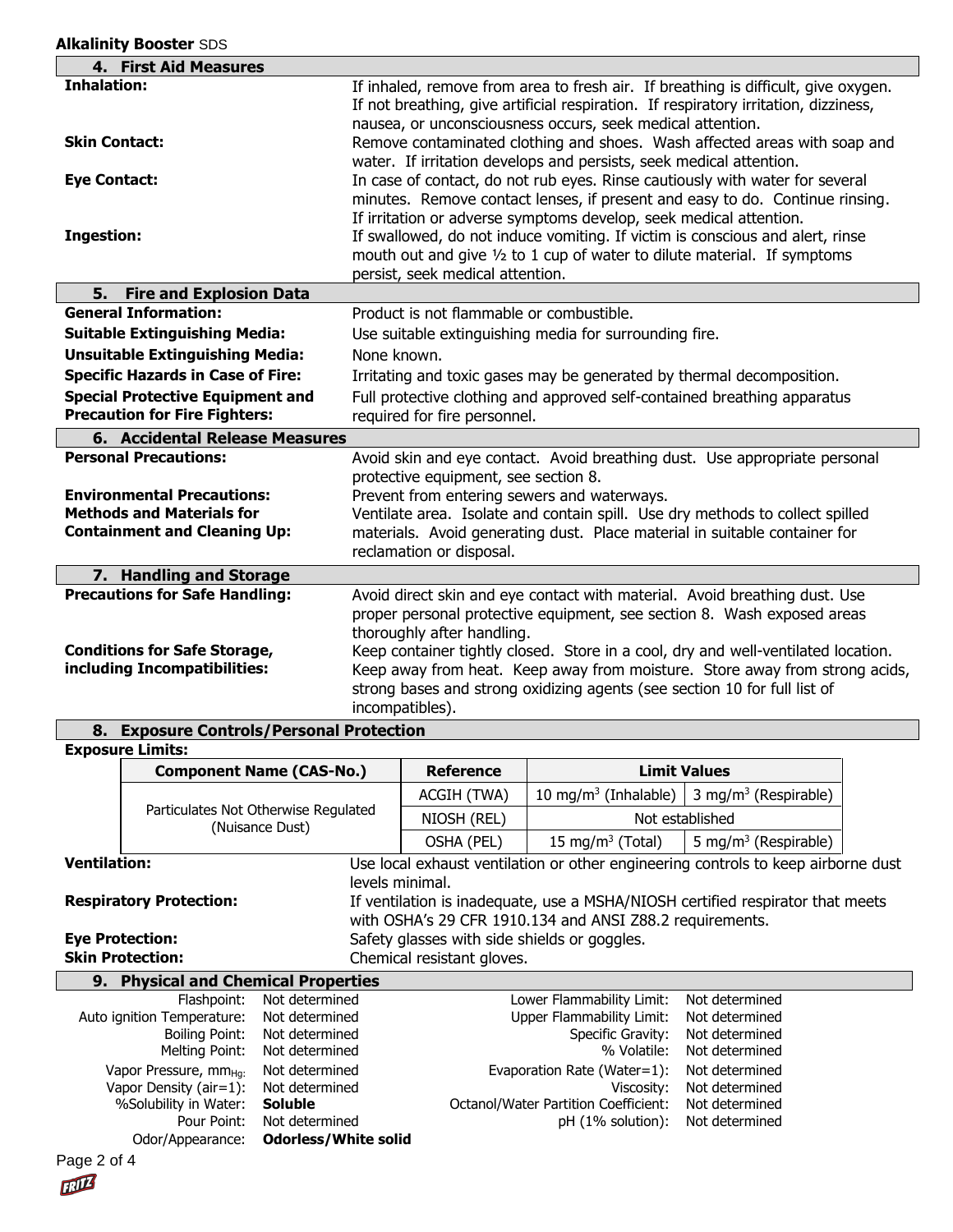| 10. Stability and Reactivity Data          |                                                                                          |                                                                                                                                                 |                                                                          |  |  |  |
|--------------------------------------------|------------------------------------------------------------------------------------------|-------------------------------------------------------------------------------------------------------------------------------------------------|--------------------------------------------------------------------------|--|--|--|
| <b>Chemical Stability:</b>                 |                                                                                          | Stable under recommended conditions of use and storage.                                                                                         |                                                                          |  |  |  |
| <b>Possibility of Hazardous Reactions:</b> |                                                                                          |                                                                                                                                                 | Hazardous reactions should not occur under recommended conditions of use |  |  |  |
|                                            | and storage.                                                                             |                                                                                                                                                 |                                                                          |  |  |  |
| <b>Conditions to Avoid:</b>                | Extremely high or low temperatures and exposure to moisture.                             |                                                                                                                                                 |                                                                          |  |  |  |
| <b>Materials to Avoid:</b>                 |                                                                                          | Strong acids, strong bases, strong oxidizers, aluminum, formaldehyde, and                                                                       |                                                                          |  |  |  |
|                                            |                                                                                          | ammonium salts.                                                                                                                                 |                                                                          |  |  |  |
| <b>Hazardous Decomposition Products:</b>   |                                                                                          | Irritating and toxic gases may be generated by thermal decomposition.                                                                           |                                                                          |  |  |  |
| 11. Toxicological Information              |                                                                                          |                                                                                                                                                 |                                                                          |  |  |  |
| <b>Routes of Exposure:</b>                 |                                                                                          | Skin contact, eye contact, inhalation, ingestion.                                                                                               |                                                                          |  |  |  |
| <b>Acute Toxicity:</b>                     | Oral LD <sub>50</sub> : No data available.                                               |                                                                                                                                                 |                                                                          |  |  |  |
|                                            |                                                                                          | Dermal LD <sub>50</sub> : No data available.                                                                                                    |                                                                          |  |  |  |
|                                            |                                                                                          | Inhalation LC <sub>50</sub> : No data available.                                                                                                |                                                                          |  |  |  |
| <b>Skin Corrosion/Irritation:</b>          |                                                                                          | No data available.                                                                                                                              |                                                                          |  |  |  |
| <b>Serious Eye Damage/Irritation:</b>      |                                                                                          | No data available.                                                                                                                              |                                                                          |  |  |  |
| <b>Respiratory/Skin Sensitization:</b>     |                                                                                          | No data available.                                                                                                                              |                                                                          |  |  |  |
| <b>Germ Cell Mutagenicity:</b>             |                                                                                          | No data available.                                                                                                                              |                                                                          |  |  |  |
| <b>Carcinogenicity:</b>                    |                                                                                          | No data available.                                                                                                                              |                                                                          |  |  |  |
| <b>Reproductive Toxicity:</b>              | No data available.                                                                       |                                                                                                                                                 |                                                                          |  |  |  |
| STOT, SE:                                  | No data available.                                                                       |                                                                                                                                                 |                                                                          |  |  |  |
| STOT, RE:                                  | No data available.                                                                       |                                                                                                                                                 |                                                                          |  |  |  |
| <b>Other Chronic Toxicity:</b>             | No information available.                                                                |                                                                                                                                                 |                                                                          |  |  |  |
| 12. Ecological Information                 |                                                                                          |                                                                                                                                                 |                                                                          |  |  |  |
| <b>Persistence and Degradability:</b>      | No data available.                                                                       |                                                                                                                                                 |                                                                          |  |  |  |
| <b>Bio-accumulative Potential:</b>         |                                                                                          | No data available.                                                                                                                              |                                                                          |  |  |  |
| <b>Mobility:</b>                           |                                                                                          | No data available.                                                                                                                              |                                                                          |  |  |  |
| <b>Aquatic Toxicity:</b>                   |                                                                                          |                                                                                                                                                 |                                                                          |  |  |  |
| <b>Test</b>                                |                                                                                          | <b>Results</b>                                                                                                                                  | <b>Comments</b>                                                          |  |  |  |
| <b>Toxicity</b>                            |                                                                                          | No data available                                                                                                                               |                                                                          |  |  |  |
| <b>13. Disposal Considerations</b>         |                                                                                          |                                                                                                                                                 |                                                                          |  |  |  |
| <b>Waste Disposal:</b>                     | Dispose in accordance with local, state, and federal regulations.                        |                                                                                                                                                 |                                                                          |  |  |  |
| <b>14. Transport Information</b>           |                                                                                          |                                                                                                                                                 |                                                                          |  |  |  |
| <b>US DOT:</b>                             | Not regulated.                                                                           |                                                                                                                                                 |                                                                          |  |  |  |
| <b>IATA:</b>                               | Not regulated.                                                                           |                                                                                                                                                 |                                                                          |  |  |  |
| <b>IMDG:</b>                               |                                                                                          | Not regulated.                                                                                                                                  |                                                                          |  |  |  |
| 15. Other Regulatory Information           |                                                                                          |                                                                                                                                                 |                                                                          |  |  |  |
| <b>Inventory Status:</b>                   |                                                                                          | Components of this product are on the TSCA inventory or are exempt.                                                                             |                                                                          |  |  |  |
| <b>US Regulations:</b>                     |                                                                                          |                                                                                                                                                 |                                                                          |  |  |  |
| SARA 302 EHS Chemicals:                    |                                                                                          |                                                                                                                                                 |                                                                          |  |  |  |
|                                            | This product does not contain ingredients listed as an Extremely Hazardous<br>Substance. |                                                                                                                                                 |                                                                          |  |  |  |
| SARA (311/312) Hazard Categories:          | No hazards listed                                                                        |                                                                                                                                                 |                                                                          |  |  |  |
| <b>SARA 313:</b>                           |                                                                                          | This product does not contain ingredients on the List of Toxic Chemicals                                                                        |                                                                          |  |  |  |
|                                            |                                                                                          |                                                                                                                                                 |                                                                          |  |  |  |
| EPA CERCLA/Superfund Reportable            |                                                                                          |                                                                                                                                                 |                                                                          |  |  |  |
| Spill Quantity:                            |                                                                                          | This material does not contain any CERCLA regulated chemicals.                                                                                  |                                                                          |  |  |  |
| California Proposition 65:                 |                                                                                          | This product does not contain any chemicals known to the State of California to<br>cause cancer, birth defects, or any other reproductive harm. |                                                                          |  |  |  |

**Alkalinity Booster** SDS